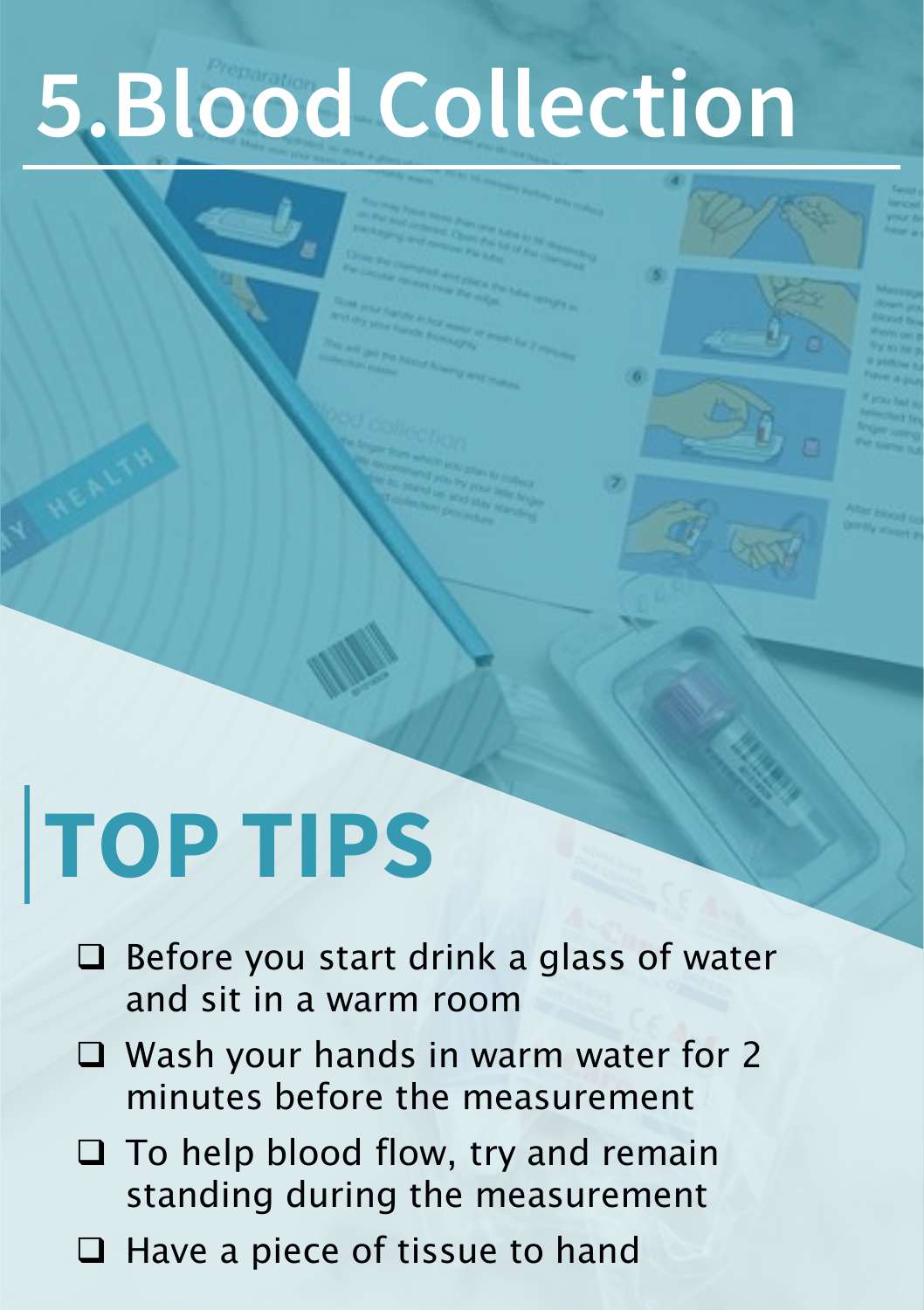

#### Step 1:

Open the packaging and remove the tube. Remove the lid of the tube. Close the packaging lid and place the tube upright in the holder.



## Step 2:

Clean your finger with the alcohol wipe provided. We recommend your little finger.



### Step 3:

Twist the blue cap off the lancet. Then place the end of the lancet firmly against your clean finger, apply pressure until you hear a click. You may feel a small sting.



#### Step 4:

With a piece of tissue wipe away the first droplet of blood that forms.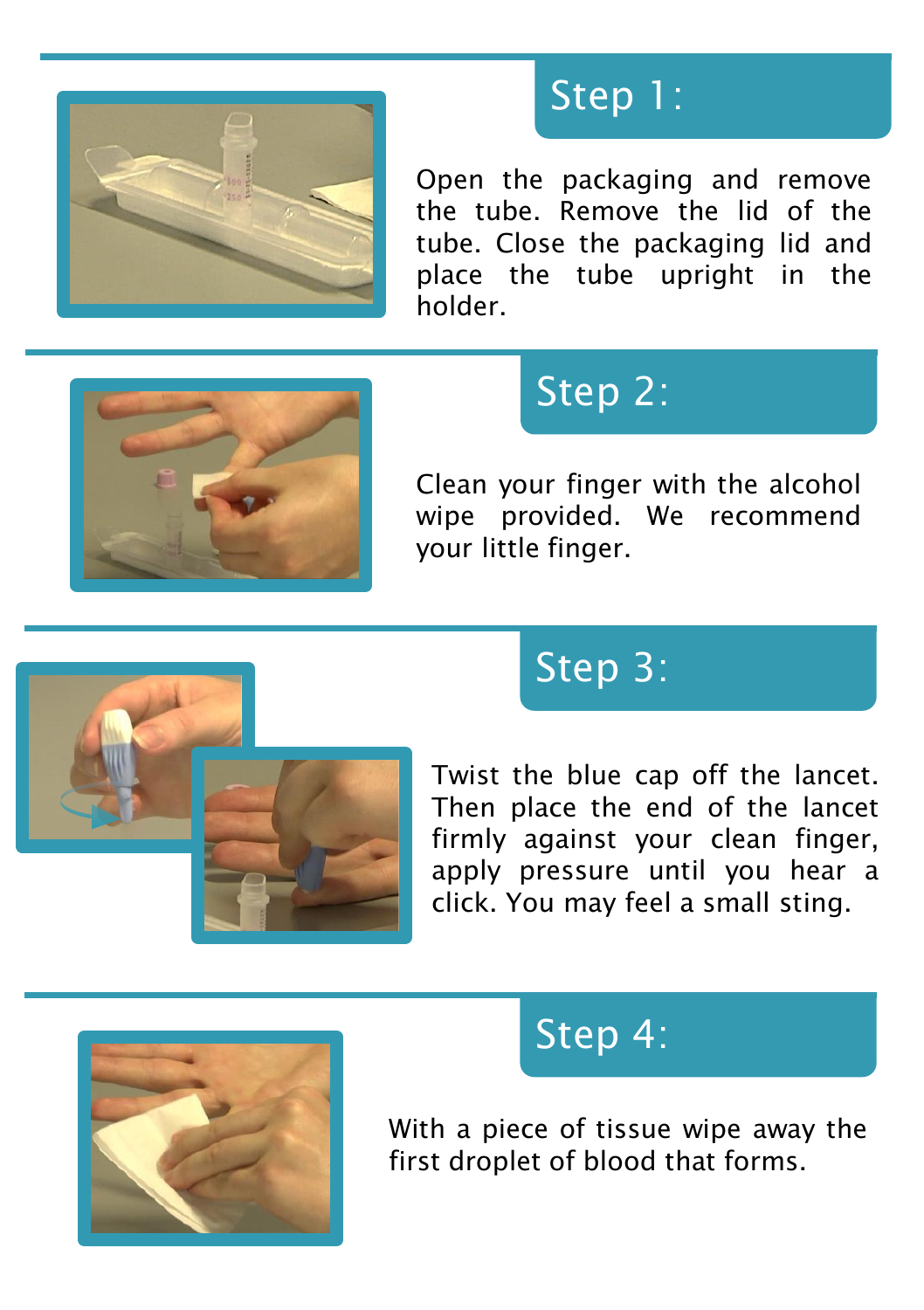

#### Step 5:

Massage the side of your hand, starting from your wrist all the way to your finger.



## Step 6:

As the blood drops form, gently scrape them on the inside edge of the tube to collect them. Have a tissue ready if blood starts to drip down your finger.



## Step 7:

Fill the tube to the 2nd line marked. If you fail to collect enough blood from your selected finger, repeat the process on a different finger using the spare lancet.



#### Step 8:

When you have finished filling the tube, hold some tissue to your finger and apply pressure until the bleeding stops. Apply a plaster if needed.